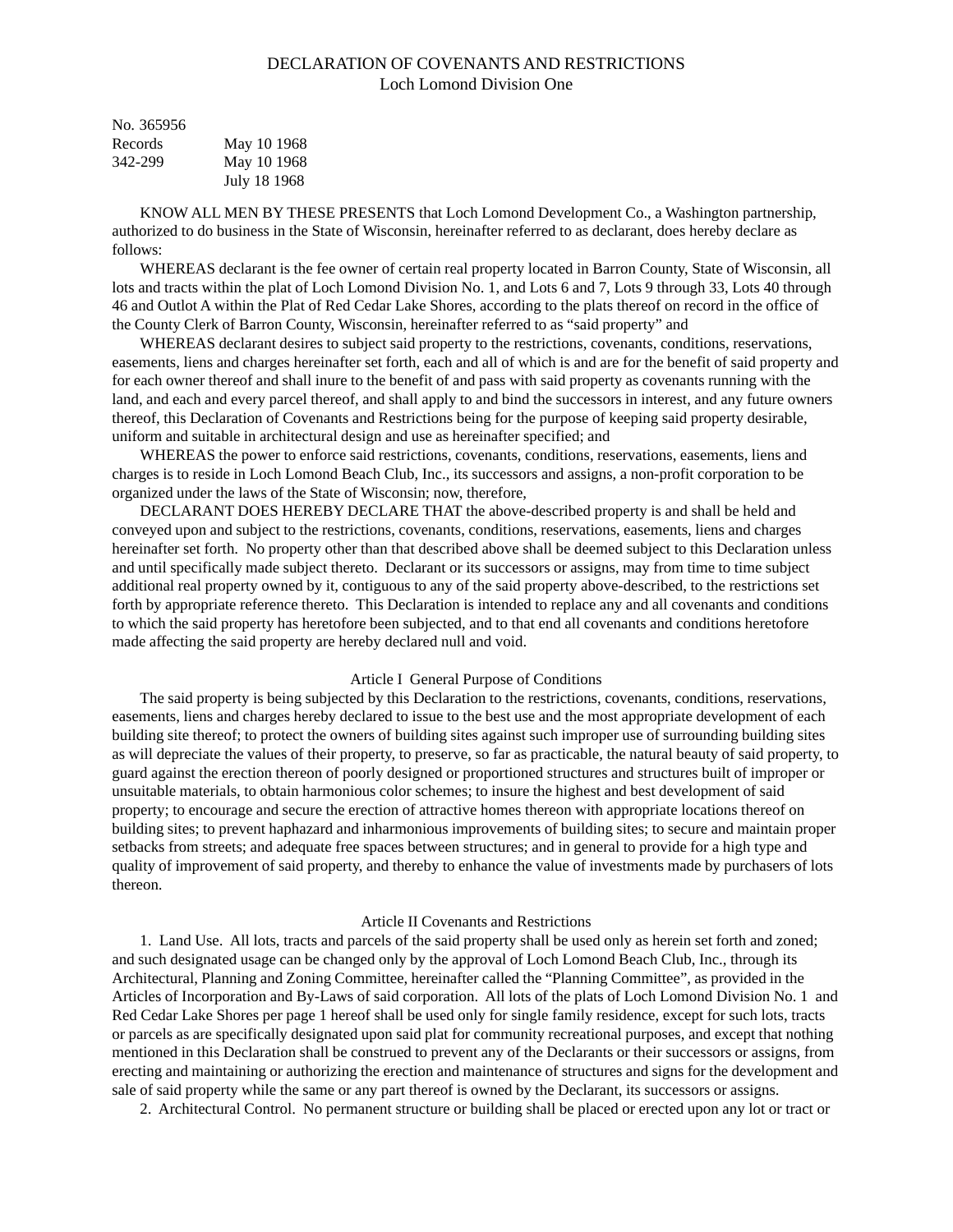parcel of the said property which does not conform to the Town of Cedar Lake and Barron County building regulations and the requirements of the Planning Committee. No building shall be erected, placed or altered upon any lot, tract or parcel of the said property until the construction plans and specifications have been submitted to and approved in writing by the said Committee prior to the commencement of any construction. The work of construction of all buildings and structures shall be prosecuted diligently and continuously from commencement of construction until exteriors of such buildings and structures are completed and painted or otherwise suitably finished and within six months of commencement. All buildings and structures shall be new construction and no imitations of any materials shall be used for exterior finish, which shall be of wood, stone, brick, glass, steel, concrete, or a like material.

3. Building Site Limitations. No dwelling shall be permitted on any lot wherein the ground floor area of the structure shall be less than 650 square feet of enclosed living area. No dwelling shall exceed a maximum height of twenty-four feet from the original grade without written approval from the Planning Committee.

4. Setbacks. No building shall be located on any lot nearer than 40 feet to the front lot line, nor nearer than 20 feet to any side street line, nor nearer than 15 feet to any interior property line; Except there shall be a lake frontage setback on each lakeshore lot or parcel of not less than 75 feet or the meander line as shown on the plat, whichever is greater. Boathouses shall be constructed and located upon the lot in accordance with applicable state and local regulations. For the purpose of this covenant, eaves, steps and decks shall not be considered as a part of a building; Provided, however, that this shall not be construed to permit any portion of any structure or building upon one lot to encroach upon or over another lot not held in the same ownership.

5. Minimum Lot Size. No dwelling shall be erected or placed on any lot having an area of less than 20,000 square feet, in accordance with the regulations of the Town of Cedar Lake, Barron County, Wisconsin, or there applicable public agency.

6. Cuts and Fills and Utility, Sewerage and Drainage Easements. The right is reserved to construct and maintain public utilities on the streets and roads of the plat either above or below ground and to make all necessary slopes for cuts and fills upon the lots shown on the plat in the original grading of said streets or road, together with the right to drain the streets or roads over or across any lot or lots where water may take a natural course; and declarant further reserves perpetual easement five feet wide under, over and across the rear and sides of each lot, within, contiguous and parallel to the rear and side lot lines thereof, for the purpose of placing, laying, erecting, constructing, maintaining and operating, or of authorizing the placement, laying, erection, construction, maintenance and operation of utilities and sewerage and drainage systems. No change in the natural drainage shall be made by any lot owner without prior approval from the Planning Committee.

7. Nuisances. No noxious or offensive activity shall be carried on upon any of the said property, nor shall anything be done thereon which may be or become an annoyances or nuisance to the neighborhood.

8. Habitation of Temporary Structures. No structure of a temporary character, basement, tent, shack, garage, trailer or camper or any other outbuilding shall be used on any lot at any time as a permanent or seasonal residence or dwelling, except under a temporary written permit which may be granted upon specific time limitations of such use, in the discretion of the Planning Committee, providing such use is in compliance with local Health Department regulations.

9. Livestock. No animals, livestock or poultry of any kind shall be raised, bred or kept on any of said property, except that dogs, cats and other household pets may be kept provided they are not kept, bred or maintained for any commercial purpose, and provided such keeping does not constitute a nuisance as defined in Article II, Paragraph 7, herein.

10. Refuse. No lot shall be used or maintained as dumping ground for rubbish, refuse or garbage. Garbage or other waste shall not be kept excepting in sanitary containers. All incinerators and other equipment for the disposal or storage of such matter shall be kept in a clean and sanitary condition, and all incinerators shall be approved before installation or use by the Planning Committee and the Town of Cedar Lake, Wisconsin.

11. Sewerage Systems. No individual sewerage disposal system shall be permitted on any lot or upon any of the said property unless the system is designed, located and constructed in accordance with the requirements, standards and recommendations of the Town of Cedar Lake and Barron County Public Health Authorities. Approval of such system as installed shall be obtained from such Authorities. All septic tanks shall have a minimum capacity of 750 gallons.

12. Oil Drilling. Oil drilling, oil development operations, refining, mining operations of any kind, or quarrying, shall not be permitted upon, in or under any of the lots. Notwithstanding the restrictions set forth in the preceding sentence, Declarant may carry on such restricted activities, in its discretion.

13. Ground Cover. No person shall strip, remove or destroy ground cover, trees, bushes and the like whether natural or otherwise, from or upon said property; except as may be necessary in the construction of a dwelling and its appurtenances. This paragraph is in no way limited or qualified by the rights of the Club under paragraph 3 of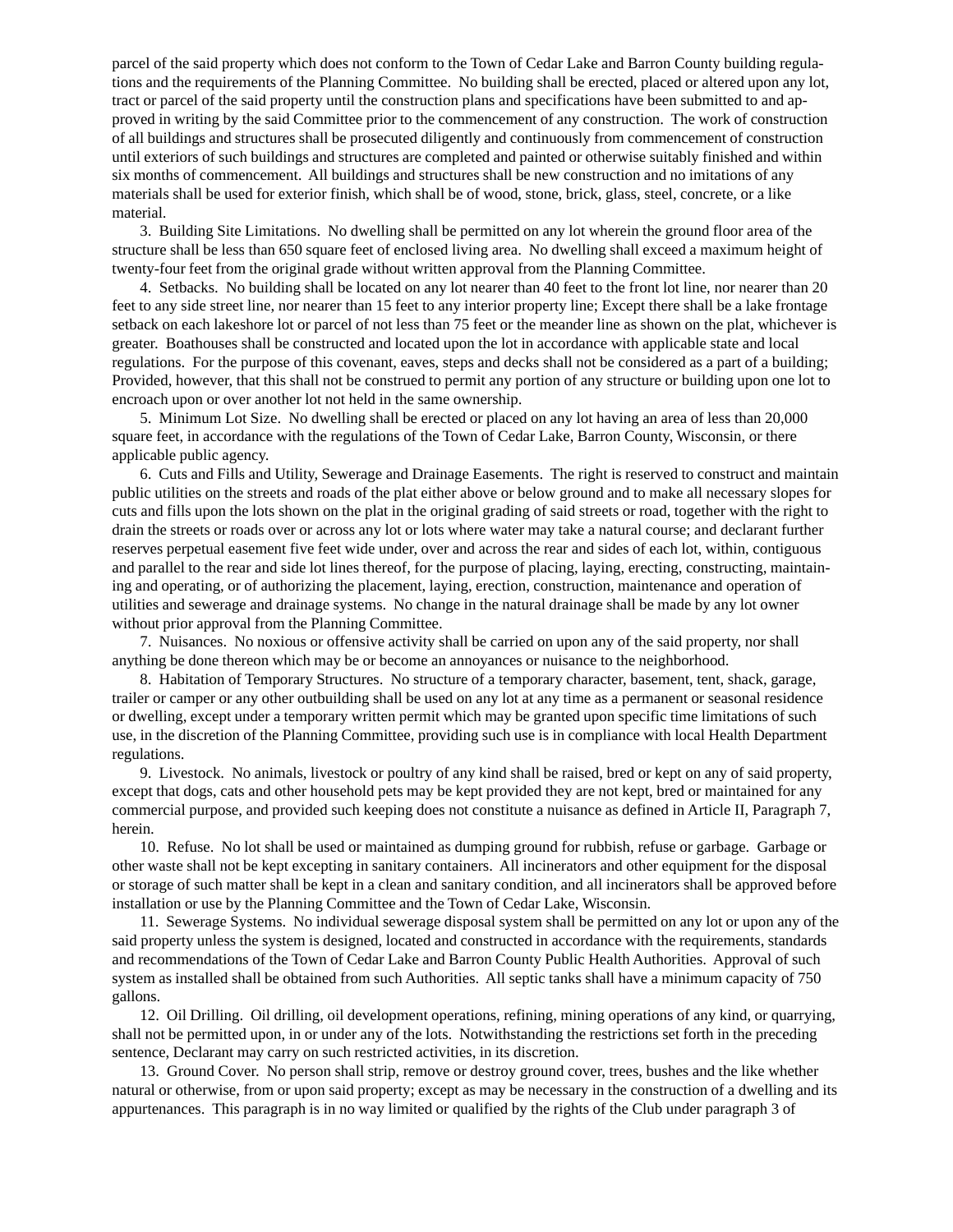### Article III hereof.

14. Sale or Lease. None of the said property shall be occupied, leased, rented, conveyed or otherwise alienated, nor shall the title or possession thereof pass to another unless said property is occupied, leased, rented, conveyed or otherwise alienated or title or possession thereof pass subject to membership in Loch Lomond Beach Club, Inc., as provided in Article III, Paragraph 1 hereof.

15. Outlots. All parcels of land within said property that are designated as Outlots shall be for the exclusive recreational use of Loch Lomond Beach Club, Inc., and its members, and no building shall be built thereon that does not comply with any applicable State or Local regulations.

## Article III Loch Lomond Beach Club, Inc.

1. Membership. The owner of each lot of the said property shall be a member of Lock Lomond Beach Club, Inc. Each member shall be entitled to one vote for each lot owned by or held under contract of sale to him, but no more than one vote per lot shall be cast regardless of the number of owners thereof.

2. Dues and Assessments. For the purpose of financing the activities of the Club, it is hereby declared that all the lots within the said property shall be annually assessed or charged at an initial amount of \$30.00 per year. The annual assessment (or dues) and the amount thereof shall be imposed only by affirmative vote of a majority of the Board of Directors of the Club. For each year after the initial year ending June 30, 1969, for which initial year the said assessment rate has been fixed hereby, and in the By-Laws of the Club. Such annual assessment, or dues, and the amount thereof shall be fixed by the Board of Directors at its meeting held in connection with the annual meting of the members of the Club to be held each year in June and shall be due and payable on or before the 15th day of August succeeding, and if not then paid shall thereafter be delinquent and bear interest at the rate of 6% per annum. Upon becoming delinquent such assessment or dues shall constitute a lien upon the property against which the same was levied, and the Club may file a statement of charges or assessment due in the office of the County Clerk of Barron County, Wisconsin. A release of said lien shall be filed by the Club on payment in full of said dues or assessments. Said lien may be enforced by the Club as may any lien on real property under the law; and if said lien is foreclosed the lot owner shall be liable for the costs and disbursements, including a reasonable attorney's fee, of the Club therein, all of which costs, disbursements and fees shall be secured by such lien; the purchasers of the lot within the said property by the acceptance of deeds therefore, whether from declarant or subsequent owners of any of said property, or by the signing of contracts to purchase the same shall become personally obligated to pay such dues or assessments, including interest, upon the lot or lots purchased or agreed to be purchased by them and shall be subject to the enforcement provisions outlined above.

3. Unkempt Lots. The Club shall have the right at all times to enter upon any lot of said property that is vacant or then unoccupied and after reasonable notice to the owner thereof do at the expense of the Club whatever is necessary to clean up and maintain the appearance thereon in a condition consistent with that of the other lots within said property.

#### Article IV Definitions

Wherever used in this Declaration, the following terms shall have meaning given them in this Article IV.

1. "Said Property" shall mean all the land encompassed within the plat of Loch Lomond Division No. 1, and Lots 6 and 7, Lots 9 through 33, Lots 40 through 46 and Outlot A within the Plat of Red Cedar Lake Shores, Barron County, Wisconsin.

2. "Declarant" shall mean the declarant signatory to this Declaration and its assigns and successors in interest so that it shall be clearly understood that such rights, privileges, and options as are herein reserved to or established for the Declarant are subject to assignment and transfer by it to the extent of its interest therein, and are in no way to be deemed limited to it alone or terminable by its such transfer or assignment.

3. "Club" shall mean Loch Lomond Beach Club, Inc., a Wisconsin non-profit corporation.

### Article V General Provisions

1. Term. These covenants and restrictions are to run with the land and shall be binding on all parties and persons claiming under them for a period of 25 years from the date this Declaration is recorded, after which time said covenants and restrictions shall be automatically extended for successive periods of ten years unless an instrument signed by a majority of the then owners of all lots within the said property has been recorded agreeing to extinguish or change said covenants and restrictions in whole or in part.

2. Inspection. Authorized representatives of the Club are hereby authorized to inspect any or all of said property at reasonable times for the purpose of aiding in the enforcement of these covenants and restrictions. Any inspection requiring entry into a structure shall be made only during daylight hours and upon 24 hours' notice to the owner or occupant thereof.